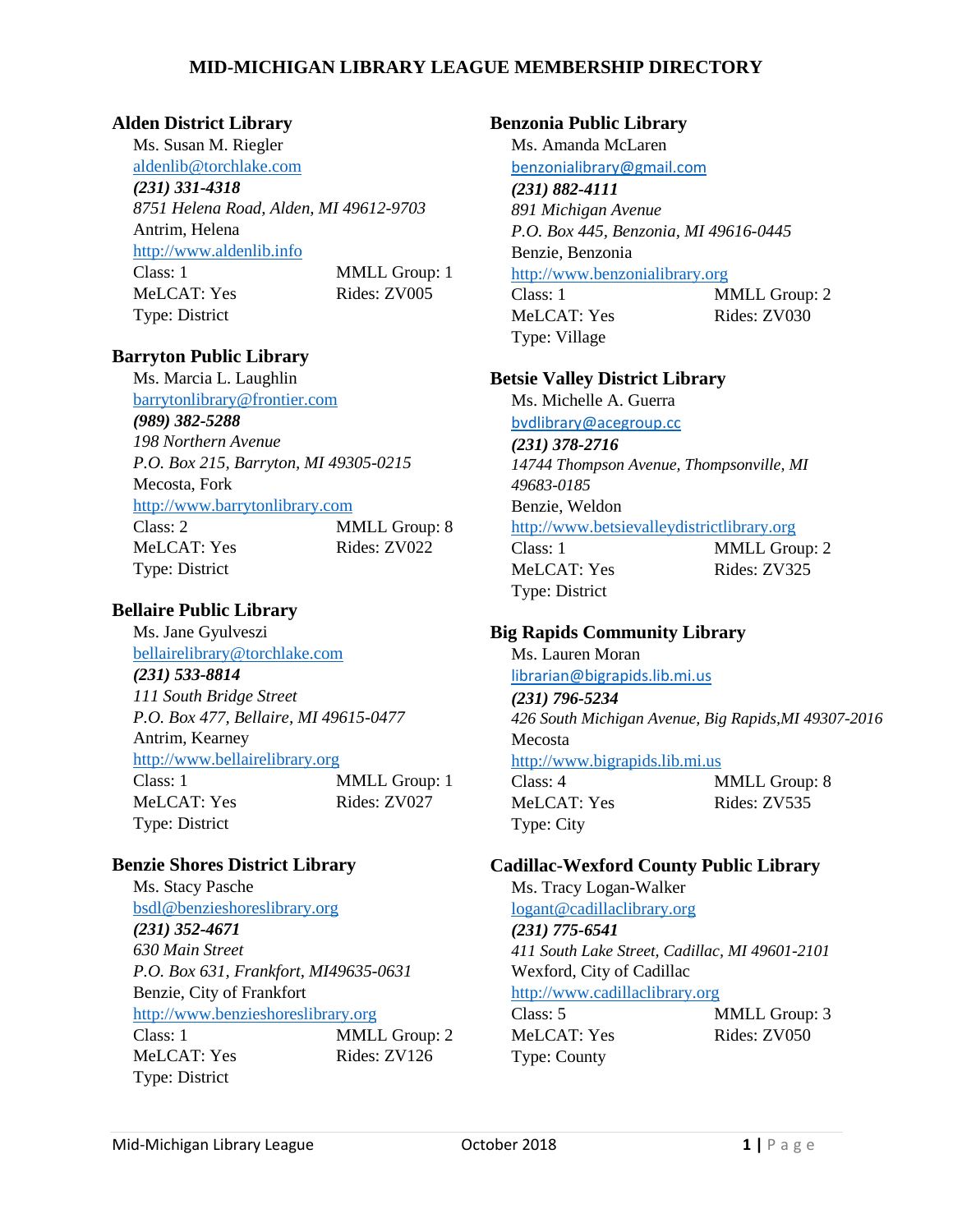### **Central Lake District Library**

Ms. Becky Graham [director@centrallakelibrary.com](mailto:director@centrallakelibrary.com) *(231) 544-2517 7900 Maple Street P.O. Box 397, Central Lake, MI 49622-0397* Antrim, Central Lake [http://www.centrallakelibrary.com](http://www.centrallakelibrary.com/) Class: 1 MMLL Group: 1 MeLCAT: Yes Rides: ZV059 Type: District

### **Chase Township Public Library**

Ms. Roxanne S. Ware

[chaselibrary@yahoo.com](mailto:chaselibrary@yahoo.com) *(231) 832-9511 8400 East North Street P.O. Box 24, Chase, MI 49623-0024* Lake, Chase Class: 1 MMLL: 6 MeLCAT: No Rides: Type: Township

# **Darcy Library of Beulah**

Ms. Karen Salyer [director@darcylibraryofbeulah.org](mailto:director@darcylibraryofbeulah.org) *(231) 882-4037 7238 Commercial Street P.O. Box 469, Beulah, MI 49617-0469* Benzie, Benzonia [http://www.darcylibraryofbeulah.org](http://www.darcylibraryofbeulah.org/) Class: 1 MMLL Group: 2 MeLCAT: Yes Rides: ZV034 Type: Township

# **Evart Public Library**

Ms. Lilas M. Van Scoyoc [evartlibrary@yahoo.com](mailto:evartlibrary@yahoo.com) *(231) 734-5542 104 North Main Street P.O. Box 576, Evart, MI 49631-0576* Osceola, City of Evart Class: 3 MMLL Group: 6 MeLCAT: Yes Rides: ZV110 Type: District

## **Glen Lake Community Library**

Mr. David F. Diller [info@glenlakelibrary.net](mailto:info@glenlakelibrary.net) *(231) 326-5361 10115 West Front Street, Empire, MI 49630-9418* Leelanau, Empire [http://glenlakelibrary.net](http://glenlakelibrary.net/) Class: 1 MMLL Group: 1 MeLCAT: Yes Rides: ZV108 Type: District

## **Hart Area Public Library**

Ms. Kay Williams kwilliams@hartpubliclibrary.org *(231) 873-4476 415 South State Street, Hart, MI 49420-1228* Oceana, City of Hart [http://www.hart.lib.mi.us](http://www.hart.lib.mi.us/) Class: 3 MMLL Group: 7 MeLCAT: Yes Rides: ZV151 Type: District

# **Leelanau Township Library**

Ms. Danielle (Nellie) Danke [leelanautwplib@gmail.com](mailto:leelanautwplib@gmail.com) *(231) 386-5131 119 East Nagonaba Street P.O. Box 235, Northport, MI 49670-0235* Leelanau, Leelanau [http://www.leelanautownshiplibrary.org](http://www.leelanautownshiplibrary.org/) Class: 1 MMLL Group: 1 MeLCAT: Yes Rides: ZV247 Type: Township

# **Leland Township Public Library**

Mr. Mark Morton [lelandlibrary@lelandtownshiplibrary.org](mailto:lelandlibrary@lelandtownshiplibrary.org) *(231) 256-9152 203 East Cedar Street P.O. Box 736, Leland, MI 49654-0736* Leelanau, Leland [http://www.lelandtownshiplibrary.michlibrary.org](http://www.lelandtownshiplibrary.michlibrary.org/) Class: 2 MMLL Group: 1 MeLCAT: Yes Rides: ZV198 Type: Township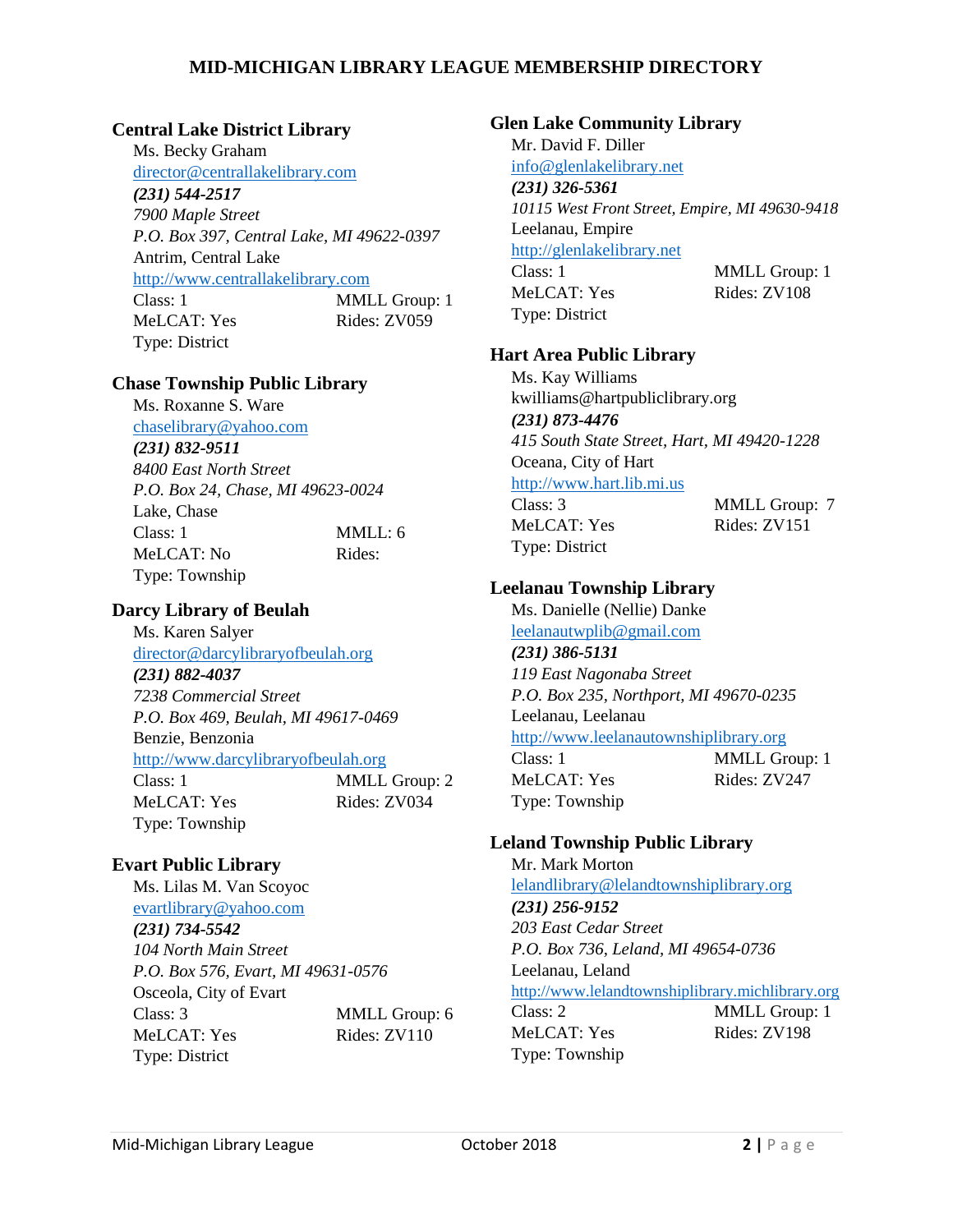#### **LeRoy Community Library**

Ms. Sigrid Robertson [leroylibrary@att.net](mailto:leroylibrary@att.net)

#### *(231) 768-4493*

*104 West Gilbert Street P.O. Box 157, Leroy, MI 49655* Osceola, LeRoy Class: 1 MMLL Group: 6 MeLCAT: No Rides: ZV200 Type: District

#### **Luther Area Public Library**

Ms. Heather Morché [lutherlibrary@att.net](mailto:lutherlibrary@att.net) *(231) 797-8006 115 State Street P.O. Box 86, Luther, MI 49656-0086* Lake, Newkirk Class: 2 MMLL Group: 6 MeLCAT: No Rides: ZV205 Type: District

#### **Mancelona Township Library**

Ms. Kathleen A. Pintcke [mancelona.twp.library@gmail.com](mailto:mancelona.twp.library@gmail.com) *(231) 587-9451 202 West State Street P.O. Box 499, Mancelona, MI 49659-0499* Antrim, Mancelona [http://www.marion-library.org](http://www.marion-library.org/) Class: 2 MMLL Group: 1 MeLCAT: Yes Rides ZV210 Type: Township

### **Manistee County Library**

Ms. Debra Greenacre [dgreenacre@manisteelibrary.org](mailto:dgreenacre@manisteelibrary.org) *(231) 723-2519 95 Maple Street, Manistee, MI 49660-1596* Manistee, City of Manistee Class: 4 MMLL Group: 2 MeLCAT: No Rides: ZV212 Type: County

#### **Marion (M. Alice Chapin Memorial) Library**

Ms. Shelley A. Scott [marionlibrary@sbcglobal.net](mailto:marionlibrary@sbcglobal.net) *(231) 743-2421 120 East Main Street P.O. Box 549, Marion, MI 49665-0549*

Osceola, Marion [http://www.marion-library.org](http://www.marion-library.org/)

Class: 2 MMLL Group: 4 MeLCAT: Yes Rides: ZV215 Type: Village

#### **Mason County District Library**

Mr. Eric Smith [esmith@mcdlibrary.org](mailto:esmith@mcdlibrary.org) *(231) 843-8465 217 East Ludington Avenue P.O. Box 549, Ludington, MI 49431-2118* Mason, City of Ludington [http://www.masoncounty.lib.mi.us](http://www.masoncounty.lib.mi.us/) Class: 5 MMLL Group: 5

MeLCAT: Yes Rides: ZV204 Type: District

### **McBain Community Library**

Ms. Diane J. Eisenga [deisenga@mcbain.org](mailto:deisenga@mcbain.org)

*(231) 825-2197 107 East Maple Street, McBain, MI 49657-9672* Missaukee, City of McBain [http://www.mcbain.michlibrary.org](http://www.mcbain.michlibrary.org/)

Class: 2 MMLL Group: 4 MeLCAT: Yes Rides: Z8010 Type: School District

### **Morton Township Public Library**

Ms. Mary Ann Lenon [mortwplib@centurytel.net](mailto:mortwplib@centurytel.net) *(231) 972-8315 110 South James Street P.O. Box 246, Mecosta, MI 49332-0246* Mecosta, Morton [http://www.morton.michlibrary.org](http://www.morton.michlibrary.org/) Class: 2 MMLL Group: 9 MeLCAT: Yes Rides: ZV221

Type: Township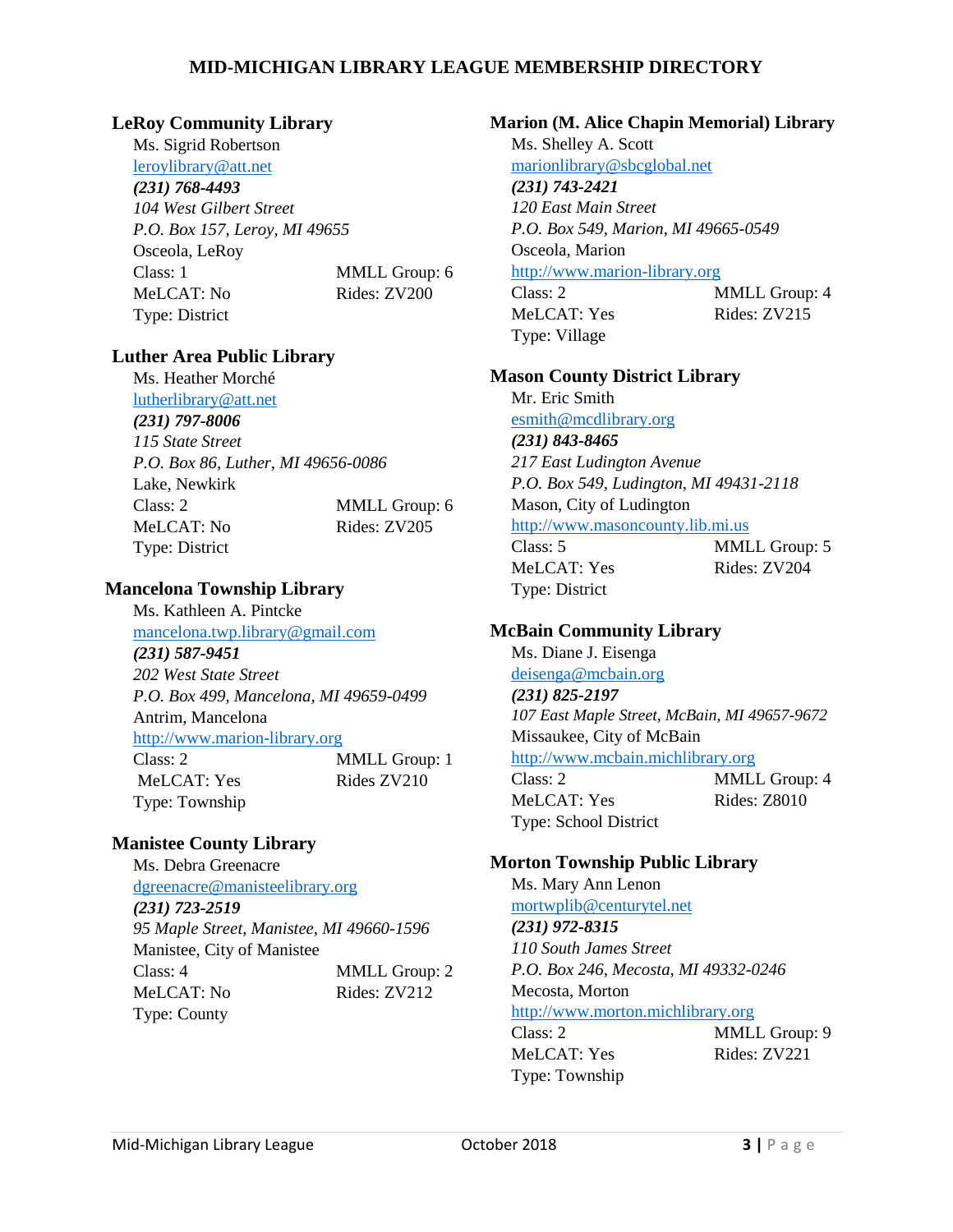#### **Pathfinder Community Library**

Ms. Bonnie L. Povilaitis [pathfinderlibrary123@gmail.com](mailto:pathfinderlibrary123@gmail.com) *(231) 745-4010 812 Michigan Avenue P.O. Box 880, Baldwin, MI 49304-0880* Lake, Pleasant Plains Class: 2 MMLL Group: 7 MeLCAT: Yes Rides: ZV021 Type: Township

#### **Pentwater Township Library**

Ms. Mary Barker [librarian@pentwaterlibrary.org](mailto:librarian@pentwaterlibrary.org) *(231) 869-8581 402 East Park Street P.O. Box 946, Pentwater, MI 49449-0946* Oceana, Pentwater [http://www.pentwaterlibrary.org](http://www.pentwaterlibrary.org/)  Class: 1 MMLL Group: 7 MeLCAT: Yes Rides: ZV262 Type: Township

## **Reed City Area District Library**

Mr. Thomas Burnosky [tburnosky@reedcitylibrary.org](mailto:tburnosky@reedcitylibrary.org) *(231) 832-2131 410 West Upton Avenue, Reed City, MI 49677-1152* Osceola [http://www.reedcitylibrary.org](http://www.reedcitylibrary.org/) Class: 3 MMLL Group: 6 MeLCAT: Yes Rides: ZV280 Type: District

### **Richfield Township Public Library**

Ms. Bethany Romanowski [library@richfieldtownship.com](mailto:library@richfieldtownship.com) *(989) 389-7630 1410 North Saint Helen Road P.O. Box 402, Saint Helen, MI 48656-0402* Roscommon, Richfield Class: 1 MMLL Group: 4 MeLCAT: Yes Rides: ZV296 Type: Township

#### **Richland Township Library**

Ms. Sherma M. Horrocks [rtl@cmsinter.net](mailto:rtl@cmsinter.net) *(989) 268-5044 8821 Third Street P.O. Box 220, Vestaburg, MI 48891-0220* Montcalm, Richland [http://richlandtownshiplibrary.com](http://richlandtownshiplibrary.com/)

Class: 1 MMLL Group: 9 MeLCAT: Yes Rides: ZV338 Type: Township

#### **Seville Township Public Library**

Ms. Emma Erekson [sevilletownshiplibrary@gmail.com](mailto:sevilletownshiplibrary@gmail.com) *(989) 833-7776 6734 Lumberjack Road P.O. Box 160, Riverdale, MI 48877-9700* Gratiot, Seville Class: 1 MMLL Group: 9 MeLCAT: Yes Rides: ZV285 Type: Township

#### **Shelby Area District Library**

Ms. Tiffany Haight [tifhaight@shelbylibrary.org](mailto:tifhaight@shelbylibrary.org) *(231) 861-4565 189 Maple Street, Shelby, MI 49455-1197 Oceana, Shelby* [http://www.shelbylibrary.org](http://www.shelbylibrary.org/) Class: 3 MMLL Group: 7 MeLCAT: Yes Rides: ZV307 Type: District

### **Surrey Township Public Library**

Ms. Jean M. Gaskill [loveyourlibrary@yahoo.com](mailto:loveyourlibrary@yahoo.com) *(989) 588-9782 105 East Michigan Street P.O. Box 189, Farwell, MI 48622-0189* Clare, Surrey <http://www1.youseemore.com/Surrey> Class: 3 MMLL Group: 8 MeLCAT: Yes Rides: ZV115

Type: Township